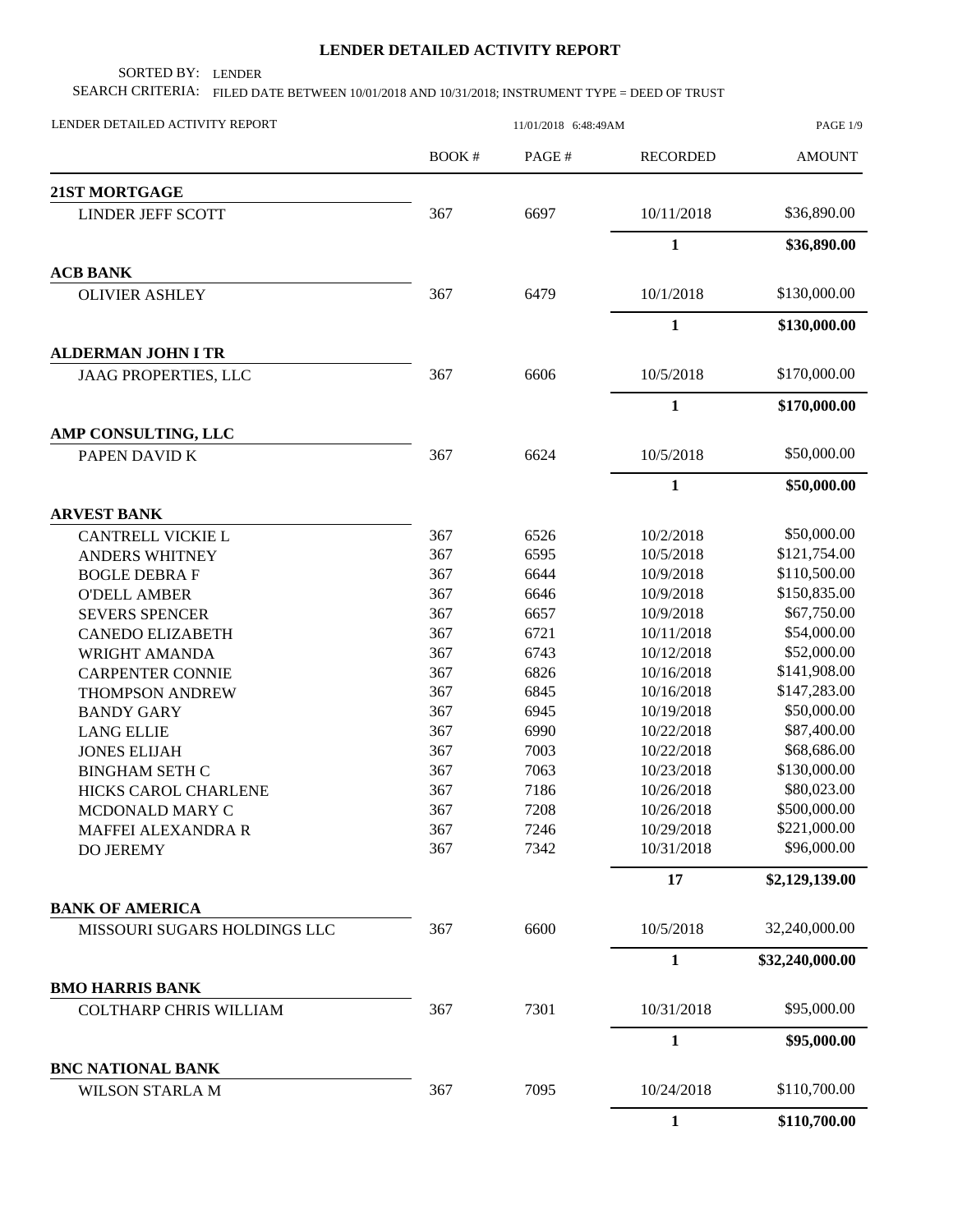$11/01/2018$  6:48:49AM

PAGE 2/9

|                                                | <b>BOOK#</b> | PAGE# | <b>RECORDED</b> | <b>AMOUNT</b>  |
|------------------------------------------------|--------------|-------|-----------------|----------------|
| <b>BROKER SOLUTIONS</b>                        |              |       |                 |                |
| <b>BYRD PORTIA LEE</b>                         | 367          | 6751  | 10/12/2018      | \$154,350.00   |
|                                                |              |       | 1               | \$154,350.00   |
| <b>CALIBER HOME LOANS</b>                      |              |       |                 |                |
| <b>CHEW HELEN G</b>                            | 367          | 6467  | 10/1/2018       | \$74,000.00    |
|                                                |              |       | $\mathbf{1}$    | \$74,000.00    |
| <b>COFFEE CLIFFORD L TR</b>                    |              |       |                 |                |
| A2A INVESTMENT HOLDINGS, LLC                   | 367          | 7330  | 10/31/2018      | \$30,000.00    |
|                                                |              |       | 1               | \$30,000.00    |
| <b>COFFEE HELEN L TR</b>                       |              |       |                 |                |
| A2A INVESTMENT HOLDINGS, LLC                   | 367          | 7330  | 10/31/2018      | \$30,000.00    |
|                                                |              |       | $\mathbf{1}$    | \$30,000.00    |
| <b>COMMERCE BANK</b>                           |              |       |                 |                |
| <b>LEDFORD FRANK G</b>                         | 367          | 6696  | 10/11/2018      | \$150,000.00   |
| HORINE SARAH W                                 | 367          | 6719  | 10/11/2018      | \$42,000.00    |
| <b>KROPF REBECCA</b>                           | 367          | 6898  | 10/17/2018      | \$34,407.00    |
| <b>BURNETT LEISHA C</b>                        | 367          | 6992  | 10/22/2018      | \$1,038,000.00 |
| <b>BURNETT LEISHA C</b>                        | 367          | 7069  | 10/24/2018      | \$165,000.00   |
|                                                |              |       | 5               | \$1,429,407.00 |
| <b>COMMUNITY BANK &amp; TRUST</b>              |              |       |                 |                |
| SMITH KRYSTLE K                                | 367          | 6491  | 10/1/2018       | \$30,000.00    |
| <b>DAVISSON JUSTINE R</b>                      | 367          | 6640  | 10/9/2018       | \$136,350.00   |
| MASSEY GLENDA D                                | 367          | 6728  | 10/11/2018      | \$66,928.13    |
| HULSEY JILL M                                  | 367          | 6812  | 10/15/2018      | \$68,000.00    |
| DAVIDAVID, LLC                                 | 367          | 6843  | 10/16/2018      | \$160,000.00   |
| BLW COMMERCIAL PROPERTIES, LLC                 | 367          | 6844  | 10/16/2018      | \$45,000.00    |
| THE BANKS FAMILY TRUST                         | 367          | 6874  | 10/17/2018      | \$135,400.00   |
| <b>GRAHAM MIKA J</b>                           | 367          | 6904  | 10/18/2018      | \$158,100.00   |
| <b>GRAHAM MIKA J</b>                           | 367          | 6904  | 10/18/2018      | \$158,100.00   |
| ROBERTS LINDA J                                | 367          | 6941  | 10/19/2018      | \$46,000.00    |
| <b>LYERLA MARY E</b>                           | 367          | 6942  | 10/19/2018      | \$60,000.00    |
| <b>BOICE MARILYN L</b>                         | 367          | 7108  | 10/24/2018      | \$14,000.00    |
| <b>STITES WENDY</b>                            | 367          | 7156  | 10/25/2018      | \$38,000.00    |
| <b>DANIELS LINDA JO</b>                        | 367          | 7321  | 10/31/2018      | \$40,000.00    |
| <b>BAILEY LATONIA</b>                          | 367          | 7348  | 10/31/2018      | \$175,000.00   |
|                                                |              |       | 15              | \$1,330,878.13 |
| <b>CORNERSTONE BANK</b>                        |              |       |                 |                |
| YANG WA                                        | 367          | 6763  | 10/12/2018      | \$325,000.00   |
|                                                |              |       | $\mathbf{1}$    | \$325,000.00   |
| DAS ACQUISITION COMPANY                        |              |       |                 |                |
| <b>ADAMS NORA C</b>                            | 367          | 6581  | 10/4/2018       | \$93,000.00    |
| <b>GRANGER MILDRED L</b>                       | 367          | 7285  | 10/30/2018      | \$63,200.00    |
|                                                |              |       | $\overline{2}$  | \$156,200.00   |
| DEPARTMENT OF THE INTERIOR FEDERAL CREDIT UNIO |              |       |                 |                |
| <b>BRIZENDINE MORGAN</b>                       | 367          | 6517  | 10/2/2018       | \$142,700.00   |
|                                                |              |       | $\mathbf{1}$    | \$142,700.00   |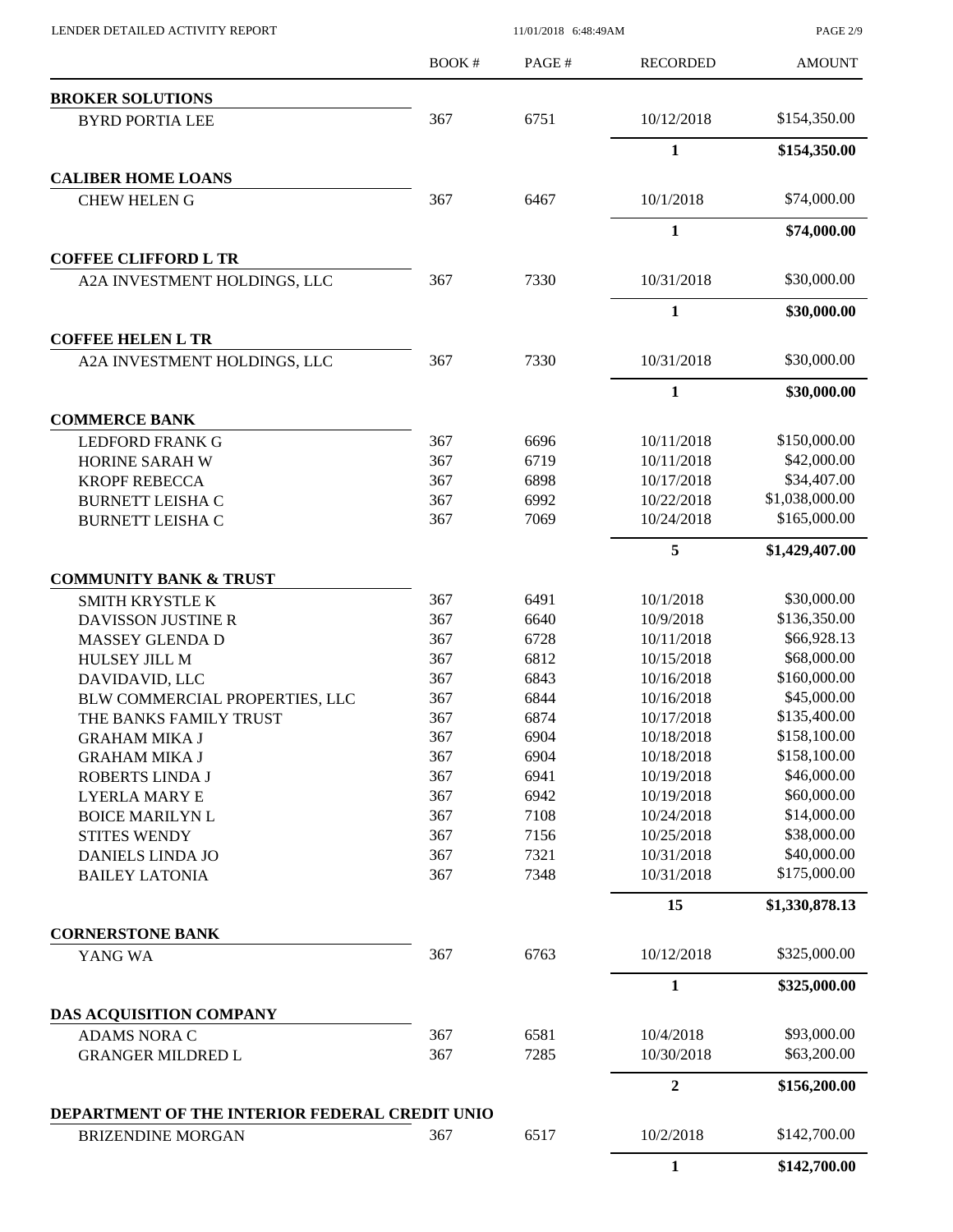$11/01/2018$  6:48:49AM

PAGE 3/9

|                                                                                  | <b>BOOK#</b> | PAGE#      | <b>RECORDED</b> | <b>AMOUNT</b>  |
|----------------------------------------------------------------------------------|--------------|------------|-----------------|----------------|
| <b>FAIRWAY INDEPENDENT MORTGAGE</b>                                              |              |            |                 |                |
| <b>REESE JANE V</b>                                                              | 367          | 7243       | 10/29/2018      | \$184,000.00   |
|                                                                                  |              |            | $\mathbf{1}$    | \$184,000.00   |
| <b>FCS FINANCIAL</b>                                                             |              |            |                 |                |
| HEIDLAGE THERESA LYNN                                                            | 367          | 6772       | 10/12/2018      | \$89,490.00    |
| <b>BASS JOSHUA LEE</b>                                                           | 367          | 7196       | 10/26/2018      | \$129,000.00   |
|                                                                                  |              |            | $\overline{2}$  | \$218,490.00   |
| <b>FERGUSON THOMAS</b>                                                           |              |            |                 |                |
| HUNTERS BEND, LLC                                                                | 367          | 7320       | 10/31/2018      | \$310,000.00   |
|                                                                                  |              |            | $\mathbf{1}$    | \$310,000.00   |
| FIRST ARKANSAS FINANCIAL                                                         |              |            |                 |                |
| <b>SWEETEN TINA RENE</b>                                                         | 367          | 6512       | 10/2/2018       | \$267,360.00   |
| FINNEY HEATHER D                                                                 | 367          | 6690       | 10/10/2018      | \$159,747.00   |
|                                                                                  |              |            | $\overline{2}$  | \$427,107.00   |
| FIRST COMMUNITY BANK                                                             |              |            |                 |                |
| HUNTER SAMANTHA                                                                  | 367          | 6475       | 10/1/2018       | \$51,999.00    |
| <b>LEACH WESLEY</b>                                                              | 367          | 6552       | 10/3/2018       | \$189,407.00   |
| <b>LONG DIRAVY</b>                                                               | 367          | 6557       | 10/3/2018       | \$101,489.00   |
| <b>DUNCAN STEPHEN K</b>                                                          | 367          | 6661       | 10/9/2018       | \$170,000.00   |
| <b>SD HOMES LLC</b>                                                              | 367          | 6780       | 10/15/2018      | \$83,750.00    |
| <b>HOWE SHELBY L</b>                                                             | 367          | 6792       | 10/15/2018      | \$25,300.00    |
| VANDORN CARL JACKSON                                                             | 367          | 6813       | 10/15/2018      | \$150,000.00   |
| <b>RAULSTON SANDRA</b>                                                           | 367          | 6860       | 10/17/2018      | \$30,000.00    |
| HAVEN HOMES OF SOUTHWEST MISSOURI, L                                             | 367          | 6885       | 10/17/2018      | \$162,611.00   |
| PEREZ YOERIX A                                                                   | 367          | 6895       | 10/17/2018      | \$158,000.00   |
| SD HOMES, LLC                                                                    | 367          | 6924       | 10/18/2018      | \$68,200.00    |
| SD HOMES, LLC                                                                    | 367          | 6924       | 10/18/2018      | \$68,200.00    |
| <b>POWELL LAURALIE R</b>                                                         | 367          | 7123       | 10/25/2018      | \$60,685.00    |
| <b>GOSSETT PROPERTIES LLC</b>                                                    | 367          | 7136       | 10/25/2018      | \$51,000.00    |
| <b>GORHAM FALLON N</b>                                                           | 367          | 7148       | 10/25/2018      | \$169,413.00   |
| <b>BALL GLYNDA R</b>                                                             | 367          | 7258       | 10/30/2018      | \$60,000.00    |
| <b>GARDNER TRISTA</b>                                                            | 367          | 7306       | 10/31/2018      | \$88,825.00    |
| <b>WILSON CHEYENNE</b>                                                           | 367          | 7309       | 10/31/2018      | \$45,000.00    |
| 367<br>7315<br><b>RAWLINS CHRISTIN N</b><br>7099<br>367<br><b>BOWERS MICHELE</b> |              | 10/31/2018 | \$161,000.00    |                |
|                                                                                  |              |            | 19              | \$1,894,879.00 |
| <b>FLANAGAN STATE BANK</b>                                                       |              |            |                 |                |
|                                                                                  |              |            | 10/24/2018      | \$77,777.00    |
|                                                                                  |              |            | $\mathbf{1}$    | \$77,777.00    |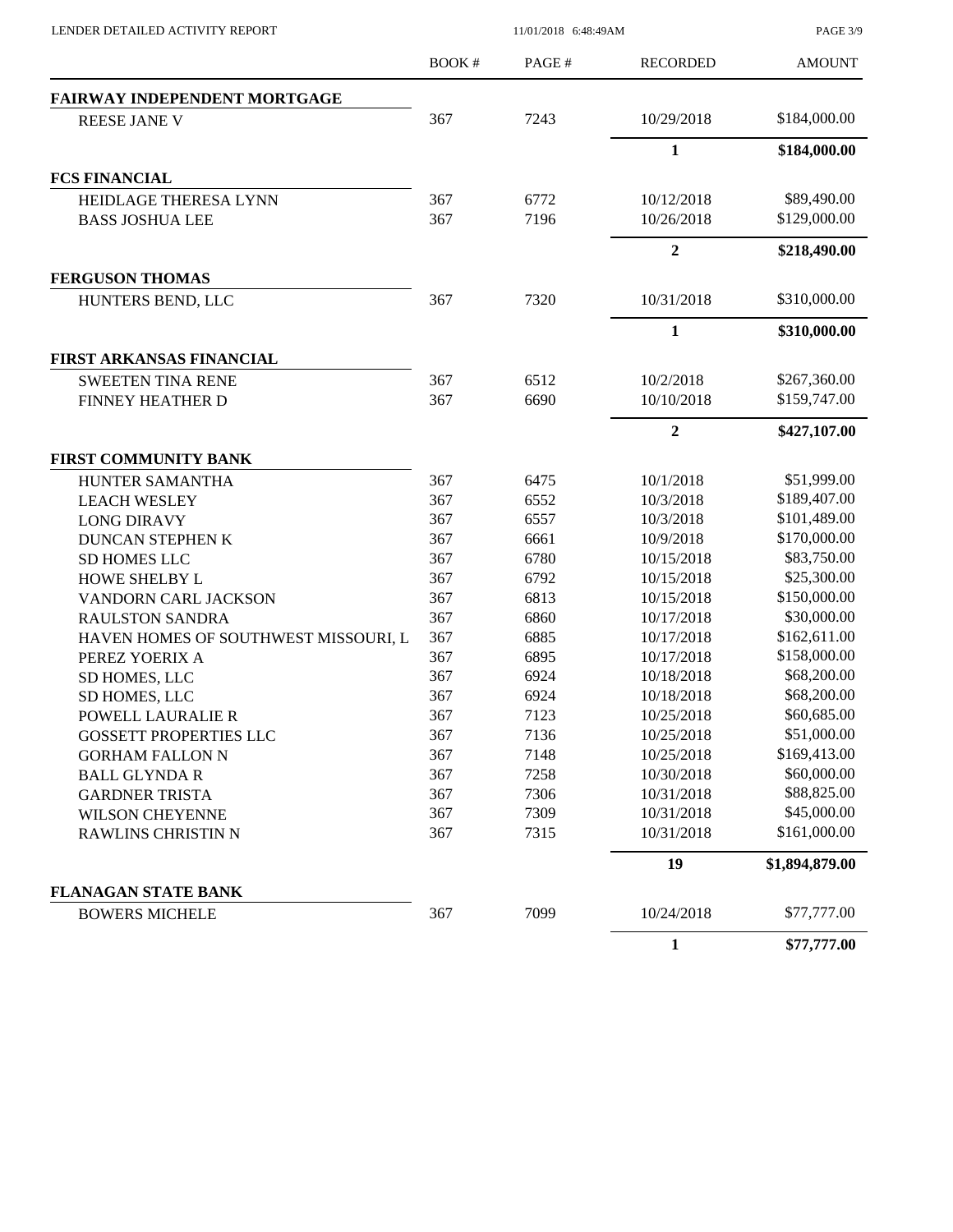PAGE 4/9

|                                                  | <b>BOOK#</b> | PAGE# | <b>RECORDED</b>         | <b>AMOUNT</b>  |
|--------------------------------------------------|--------------|-------|-------------------------|----------------|
| <b>FLAT BRANCH MORTGAGE</b>                      |              |       |                         |                |
| <b>BOMAN KINSEY D</b>                            | 367          | 6469  | 10/1/2018               | \$75,656.00    |
| <b>REBOLD CLIFFORD</b>                           | 367          | 6528  | 10/2/2018               | \$176,248.00   |
| <b>RICE DENNIS</b>                               | 367          | 6610  | 10/5/2018               | \$125,800.00   |
| <b>BUTLER JOLEEN D</b>                           | 367          | 6648  | 10/9/2018               | \$72,954.00    |
| HEMBREE ERMA JANE                                | 367          | 6669  | 10/9/2018               | \$125,800.00   |
| <b>ALLOWAY TARRYNK</b>                           | 367          | 6754  | 10/12/2018              | \$126,100.00   |
| <b>WATSON CASEY</b>                              | 367          | 6761  | 10/12/2018              | \$86,565.00    |
| <b>ALBIN JERRY WAYNE</b>                         | 367          | 6806  | 10/15/2018              | \$110,202.00   |
| TUTTON ETHEL M                                   | 367          | 6849  | 10/16/2018              | \$170,445.00   |
| <b>LONG MARY B</b>                               | 367          | 6855  | 10/16/2018              | \$179,200.00   |
| <b>BLANTON NATALIE</b>                           | 367          | 6871  | 10/17/2018              | \$98,090.00    |
| PLAKE DANNY                                      | 367          | 6877  | 10/17/2018              | \$173,040.00   |
| <b>COBB TANYA</b>                                | 367          | 6965  | 10/22/2018              | \$108,109.00   |
| <b>COX KAYLAR</b>                                | 367          | 6999  | 10/22/2018              | \$126,973.00   |
| <b>WILLIAMS DALE</b>                             | 367          | 7010  | 10/22/2018              | \$151,387.00   |
| <b>BASLEE CRAIG A</b>                            | 367          | 7017  | 10/23/2018              | \$157,407.00   |
| HERNANDEZ CLAUDIA L                              | 367          | 7152  | 10/25/2018              | \$181,203.00   |
| <b>FLORY MELINDA</b>                             | 367          | 7210  | 10/26/2018              | \$87,878.00    |
| TRULUCK CHRISTY MAY                              | 367          | 7280  | 10/30/2018              | \$123,795.00   |
| <b>MASON MICHAEL</b>                             | 367          | 7337  | 10/31/2018              | \$129,609.00   |
|                                                  |              |       | 20                      | \$2,586,461.00 |
| <b>FORST COMMUNITY BANK</b>                      |              |       |                         |                |
| <b>KISSEL BRANDY</b>                             | 367          | 7103  | 10/24/2018              | \$125,746.40   |
|                                                  |              |       | $\mathbf{1}$            | \$125,746.40   |
| <b>GARVIN GARY M</b><br><b>WEAVER BENJAMIN S</b> | 367          | 7097  | 10/24/2018              | \$125,000.00   |
|                                                  |              |       |                         |                |
|                                                  |              |       | $\mathbf{1}$            | \$125,000.00   |
| <b>GARVIN KARENS</b>                             |              |       |                         |                |
| <b>WEAVER BENJAMIN S</b>                         | 367          | 7097  | 10/24/2018              | \$125,000.00   |
|                                                  |              |       | 1                       | \$125,000.00   |
| <b>GATEWAY MORTGAGE GROUP</b>                    |              |       |                         |                |
| <b>ROBINSON PAULA K</b>                          | 367          | 7054  | 10/23/2018              | \$270,019.00   |
| NEFF MARY ANN                                    | 367          | 7175  | 10/26/2018              | \$316,000.00   |
| NIAVARANI DONITA K                               | 367          | 7220  | 10/29/2018              | \$67,651.00    |
| <b>SEVERS RYAN</b>                               | 367          | 7295  | 10/31/2018              | \$66,863.00    |
|                                                  |              |       | $\overline{\mathbf{4}}$ | \$720,533.00   |
| <b>GERSHMAN MORTGAGE</b>                         |              |       |                         |                |
| <b>GRANT TITUS A</b>                             | 367          | 6654  | 10/9/2018               | \$133,600.00   |
| PERRY ANGELIA J                                  | 367          | 7303  | 10/31/2018              | \$163,975.00   |
|                                                  |              |       | $\mathbf{2}$            | \$297,575.00   |
| <b>GREAT SOUTHERN BANK</b>                       |              |       |                         |                |
| <b>HOUSE KAYLA</b>                               | 367          | 7066  | 10/24/2018              | \$30,000.00    |
|                                                  |              |       | $\mathbf{1}$            | \$30,000.00    |
| <b>GUARANTEED RATE</b>                           |              |       |                         |                |
| <b>VERBEEK WIHELMINA</b>                         | 367          | 6676  | 10/9/2018               | \$211,850.00   |
|                                                  |              |       | $\mathbf{1}$            | \$211,850.00   |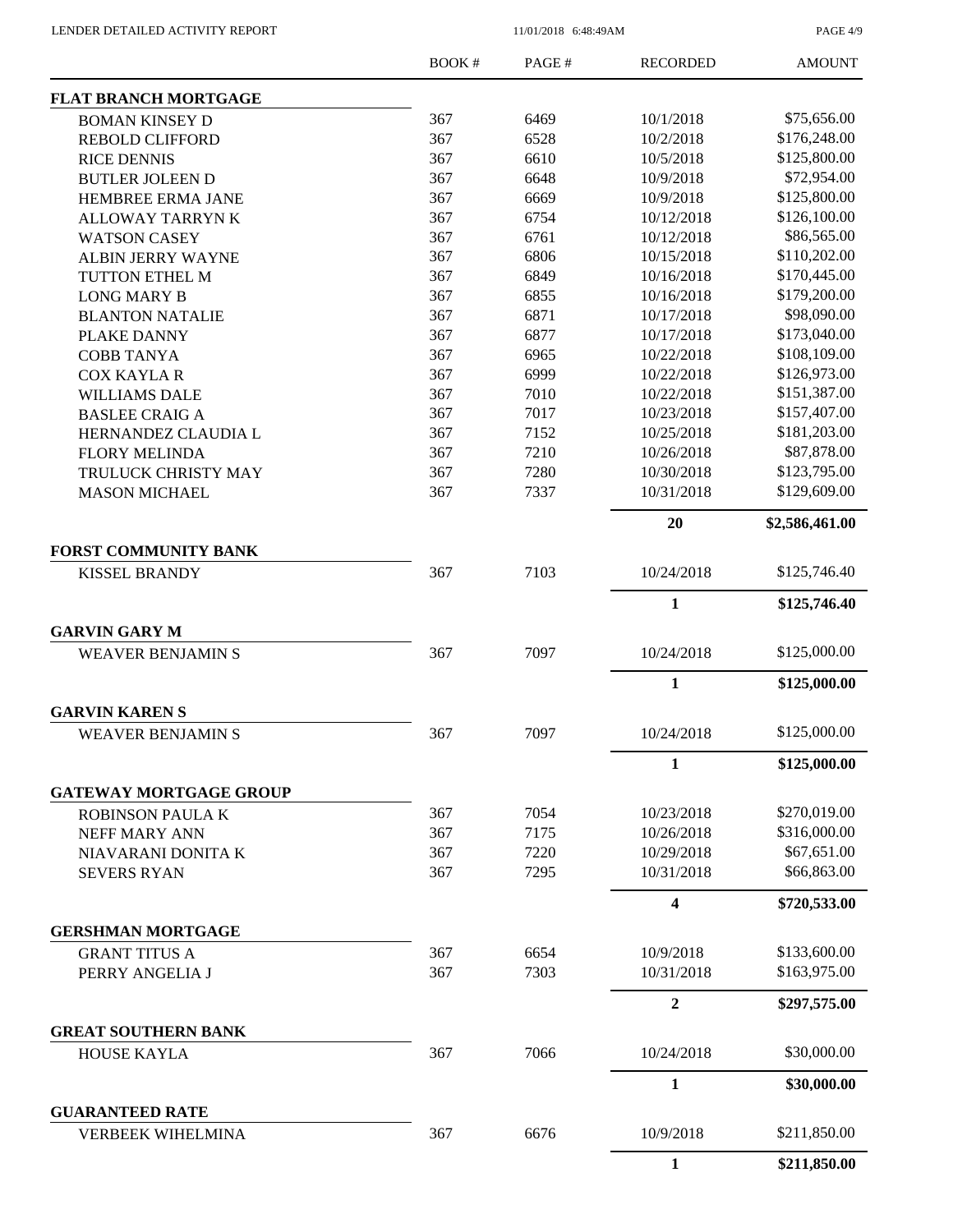PAGE 5/9

|                                                        | <b>BOOK#</b> | PAGE# | <b>RECORDED</b> | <b>AMOUNT</b>  |
|--------------------------------------------------------|--------------|-------|-----------------|----------------|
| <b>GUARANTY BANK</b>                                   |              |       |                 |                |
| <b>MEJIA NATASHIA</b>                                  | 367          | 6505  | 10/2/2018       | \$71,923.00    |
| <b>SHAH ARCHANA</b>                                    | 367          | 6550  | 10/3/2018       | \$62,500.00    |
| <b>GRAY REBEKA</b>                                     | 367          | 6726  | 10/11/2018      | \$51,000.00    |
| <b>GREEN LAUREN</b>                                    | 367          | 6888  | 10/17/2018      | \$50,500.00    |
| STEVE MOSER PROPERTIES, LLC                            | 367          | 7015  | 10/23/2018      | \$111,200.00   |
| <b>THEISS JOEL</b>                                     | 367          | 7089  | 10/24/2018      | \$289,600.00   |
| <b>LAZURE DANIEL PAUL</b>                              | 367          | 7168  | 10/26/2018      | \$13,500.00    |
| HICKORY VILLAGE APARTMENTS                             | 367          | 7240  | 10/29/2018      | \$443,200.00   |
| THOMPSON KYRA D                                        | 367          | 7245  | 10/29/2018      | \$166,724.00   |
| THOMPSON KYRA                                          | 367          | 7292  | 10/30/2018      | \$166,724.00   |
| A2A INVESTMENT HOLDINGS, LLC                           | 367          | 7328  | 10/31/2018      | \$159,000.00   |
| <b>TEETERS MARY LOU</b>                                | 367          | 7333  | 10/31/2018      | \$113,289.00   |
|                                                        |              |       | 12              | \$1,699,160.00 |
| <b>HEATER LEWIS L</b>                                  |              |       |                 |                |
| <b>STRONG KAREN</b>                                    | 367          | 7045  | 10/23/2018      | \$67,000.00    |
|                                                        |              |       | $\mathbf{1}$    | \$67,000.00    |
| <b>HEATER MARYLIN F</b>                                |              |       |                 |                |
| <b>STRONG KAREN</b>                                    | 367          | 7045  | 10/23/2018      | \$67,000.00    |
|                                                        |              |       | $\mathbf{1}$    | \$67,000.00    |
| <b>HINES DANIEL</b>                                    |              |       |                 |                |
| <b>HINES WILLIAM</b>                                   | 367          | 6822  | 10/15/2018      | \$130,000.00   |
|                                                        |              |       | 1               | \$130,000.00   |
| JG WENTWORTH HOME LENDING                              |              |       |                 |                |
| <b>STEVERSON MICHELLE M</b>                            | 367          | 6852  | 10/16/2018      | \$243,500.00   |
|                                                        |              |       | 1               | \$243,500.00   |
| <b>KEELS GEORGE ELVIN TR</b>                           |              |       |                 |                |
| <b>BLACKBURN DEBORAH</b>                               | 367          | 7062  | 10/23/2018      | \$38,500.00    |
|                                                        |              |       | 1               | \$38,500.00    |
| <b>KEELS SANDRA KAY TR</b>                             |              |       |                 |                |
| <b>BLACKBURN DEBORAH</b>                               | 367          | 7062  | 10/23/2018      | \$38,500.00    |
|                                                        |              |       | 1               | \$38,500.00    |
| <b>LAND HOME FINANCIAL SERVICES</b><br>WHITLEY MATTHEW | 367          | 7091  | 10/24/2018      | \$81,600.00    |
|                                                        |              |       | $\mathbf{1}$    | \$81,600.00    |
| <b>MAILES CAROL J TR</b>                               |              |       |                 |                |
|                                                        | 367          | 6953  | 10/19/2018      | \$50,000.00    |
| <b>GARCIA LUIS ENRIQUE</b>                             |              |       |                 |                |
|                                                        |              |       | $\mathbf{1}$    | \$50,000.00    |
| <b>MAILES FAMILY TRUST</b><br>PETERS INVESTMENTS, LLC  | 367          | 7271  | 10/30/2018      | \$200,000.00   |
|                                                        |              |       | $\mathbf{1}$    | \$200,000.00   |
| <b>MAILES KIMBER D TR</b>                              |              |       |                 |                |
| <b>GARCIA TERESA C</b>                                 | 367          | 6953  | 10/19/2018      | \$50,000.00    |
|                                                        |              |       | $\mathbf{1}$    | \$50,000.00    |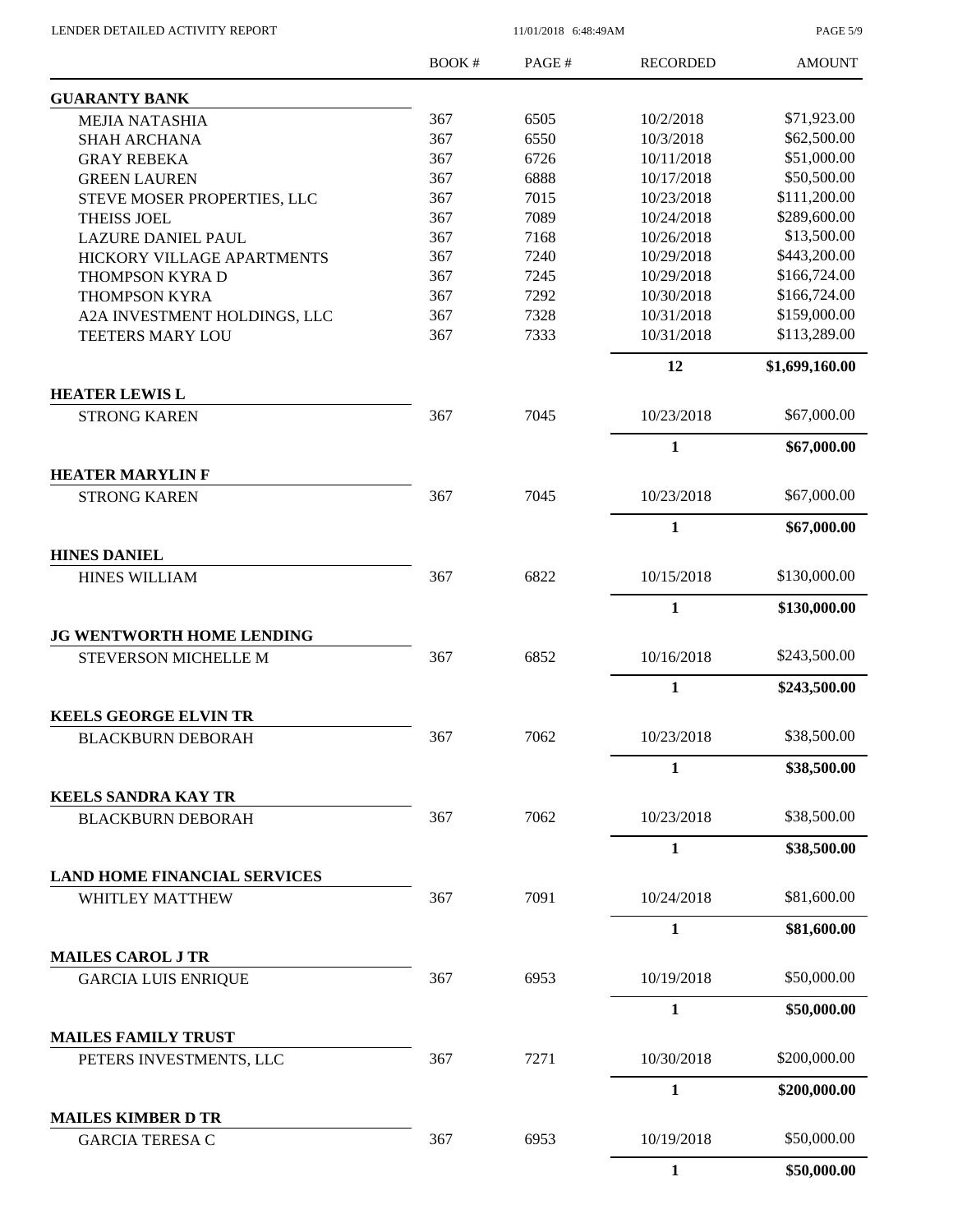| LENDER DETAILED ACTIVITY REPORT                    |       |                                                                                                                                                                                                                                                                                                                                                                        |                 | PAGE 6/9       |
|----------------------------------------------------|-------|------------------------------------------------------------------------------------------------------------------------------------------------------------------------------------------------------------------------------------------------------------------------------------------------------------------------------------------------------------------------|-----------------|----------------|
|                                                    | BOOK# | PAGE#                                                                                                                                                                                                                                                                                                                                                                  | <b>RECORDED</b> | <b>AMOUNT</b>  |
| <b>MID-MISSOURI BANK</b>                           |       |                                                                                                                                                                                                                                                                                                                                                                        |                 |                |
| <b>BLANK JESSE</b>                                 | 367   | 6502                                                                                                                                                                                                                                                                                                                                                                   | 10/1/2018       | \$36,000.00    |
|                                                    |       |                                                                                                                                                                                                                                                                                                                                                                        | $\mathbf{1}$    | \$36,000.00    |
| <b>MISSOURI HOUSING DEVELOPMENT COMMISSION</b>     |       |                                                                                                                                                                                                                                                                                                                                                                        |                 |                |
| <b>ANDERS WHITNEY</b>                              | 367   | 6596                                                                                                                                                                                                                                                                                                                                                                   | 10/5/2018       | \$4,870.16     |
| <b>SEVERS SPENCER</b>                              | 367   | 6658                                                                                                                                                                                                                                                                                                                                                                   | 10/9/2018       | \$0.00         |
| <b>ALLOWAY TARRYNK</b>                             | 367   | 6755                                                                                                                                                                                                                                                                                                                                                                   | 10/12/2018      | \$5,044.00     |
| HICKS CAROL CHARLENE                               | 367   |                                                                                                                                                                                                                                                                                                                                                                        | 10/26/2018      | \$3,200.92     |
|                                                    |       |                                                                                                                                                                                                                                                                                                                                                                        | 4               | \$13,115.08    |
| <b>MORRIS LEM JOE</b>                              |       |                                                                                                                                                                                                                                                                                                                                                                        |                 |                |
| <b>BALES LORETTA G</b>                             |       |                                                                                                                                                                                                                                                                                                                                                                        | 10/31/2018      | \$110,000.00   |
|                                                    |       |                                                                                                                                                                                                                                                                                                                                                                        | $\mathbf{1}$    | \$110,000.00   |
| <b>NAVY FEDERAL CREDIT UNION</b>                   |       |                                                                                                                                                                                                                                                                                                                                                                        |                 |                |
| LEUBBERT ARIEL ANN                                 |       |                                                                                                                                                                                                                                                                                                                                                                        | 10/22/2018      | \$182,848.00   |
|                                                    |       |                                                                                                                                                                                                                                                                                                                                                                        | 1               | \$182,848.00   |
| <b>NBKC BANK</b><br><b>BOLLINGER TERRY N</b>       |       | 11/01/2018 6:48:49AM<br>7197<br>367<br>7335<br>367<br>6997<br>7275<br>367<br>367<br>7237<br>367<br>6578<br>6482<br>367<br>367<br>6485<br>367<br>6584<br>367<br>6620<br>367<br>6688<br>367<br>6707<br>367<br>6784<br>367<br>6865<br>367<br>6866<br>367<br>6892<br>367<br>6960<br>367<br>6991<br>367<br>7027<br>367<br>7190<br>367<br>7191<br>367<br>7230<br>6650<br>367 | 10/30/2018      | \$218,500.00   |
|                                                    |       |                                                                                                                                                                                                                                                                                                                                                                        |                 |                |
|                                                    |       |                                                                                                                                                                                                                                                                                                                                                                        | 1               | \$218,500.00   |
| <b>OAKSTAR BANK</b><br>PITTMAN JOYCE JEANETTE      |       |                                                                                                                                                                                                                                                                                                                                                                        | 10/29/2018      | \$350,000.00   |
|                                                    |       |                                                                                                                                                                                                                                                                                                                                                                        |                 |                |
|                                                    |       |                                                                                                                                                                                                                                                                                                                                                                        | $\mathbf{1}$    | \$350,000.00   |
| <b>OLD MISSOURI BANK</b><br><b>CHAPMAN APRIL M</b> |       |                                                                                                                                                                                                                                                                                                                                                                        | 10/4/2018       | \$503,400.00   |
|                                                    |       |                                                                                                                                                                                                                                                                                                                                                                        | 1               | \$503,400.00   |
| <b>PEOPLES BANK</b>                                |       |                                                                                                                                                                                                                                                                                                                                                                        |                 |                |
| <b>HALE BRITAIN J</b>                              |       |                                                                                                                                                                                                                                                                                                                                                                        | 10/1/2018       | \$75,650.00    |
| <b>LAVELLE THOMAS J</b>                            |       |                                                                                                                                                                                                                                                                                                                                                                        | 10/1/2018       | \$40,000.00    |
| WILSON KIMBERLY A                                  |       |                                                                                                                                                                                                                                                                                                                                                                        | 10/4/2018       | \$212,000.00   |
| HUTCHINGS CYNDY                                    |       |                                                                                                                                                                                                                                                                                                                                                                        | 10/5/2018       | \$21,250.00    |
| NIMMO LORI M                                       |       |                                                                                                                                                                                                                                                                                                                                                                        | 10/10/2018      | \$93,500.00    |
| <b>GRANGER CANDACE B</b>                           |       |                                                                                                                                                                                                                                                                                                                                                                        | 10/11/2018      | \$81,500.00    |
| DEBEARD INVESTMENTS, LLC                           |       |                                                                                                                                                                                                                                                                                                                                                                        | 10/15/2018      | \$76,500.00    |
| <b>MUNN ROBERT S</b>                               |       |                                                                                                                                                                                                                                                                                                                                                                        | 10/17/2018      | \$213,000.00   |
| HUTCHINGS CYNDY                                    |       |                                                                                                                                                                                                                                                                                                                                                                        | 10/17/2018      | \$35,000.00    |
| ALPHA REAL PROPERTY, LLC                           |       |                                                                                                                                                                                                                                                                                                                                                                        | 10/17/2018      | \$123,250.00   |
| <b>COOK GARY</b>                                   |       |                                                                                                                                                                                                                                                                                                                                                                        | 10/22/2018      | \$44,708.00    |
| <b>SCRIBNER BROOKE L</b>                           |       |                                                                                                                                                                                                                                                                                                                                                                        | 10/22/2018      | \$222,720.00   |
| PANAK HOLLY S                                      |       |                                                                                                                                                                                                                                                                                                                                                                        | 10/23/2018      | \$65,000.00    |
| <b>FRAKES JOSHUA</b>                               |       |                                                                                                                                                                                                                                                                                                                                                                        | 10/26/2018      | \$179,600.00   |
| <b>FRAKES JOSHUA</b>                               |       |                                                                                                                                                                                                                                                                                                                                                                        | 10/26/2018      | \$19,800.00    |
| MCDERMOTT CHANTELLE                                |       |                                                                                                                                                                                                                                                                                                                                                                        | 10/29/2018      | \$212,500.00   |
|                                                    |       |                                                                                                                                                                                                                                                                                                                                                                        | 16              | \$1,715,978.00 |
| PEOPLES COMMUNITY BANK                             |       |                                                                                                                                                                                                                                                                                                                                                                        |                 |                |
| <b>BREWER RICHARD</b>                              |       |                                                                                                                                                                                                                                                                                                                                                                        | 10/9/2018       | \$53,000.00    |
|                                                    |       |                                                                                                                                                                                                                                                                                                                                                                        | $\mathbf{1}$    | \$53,000.00    |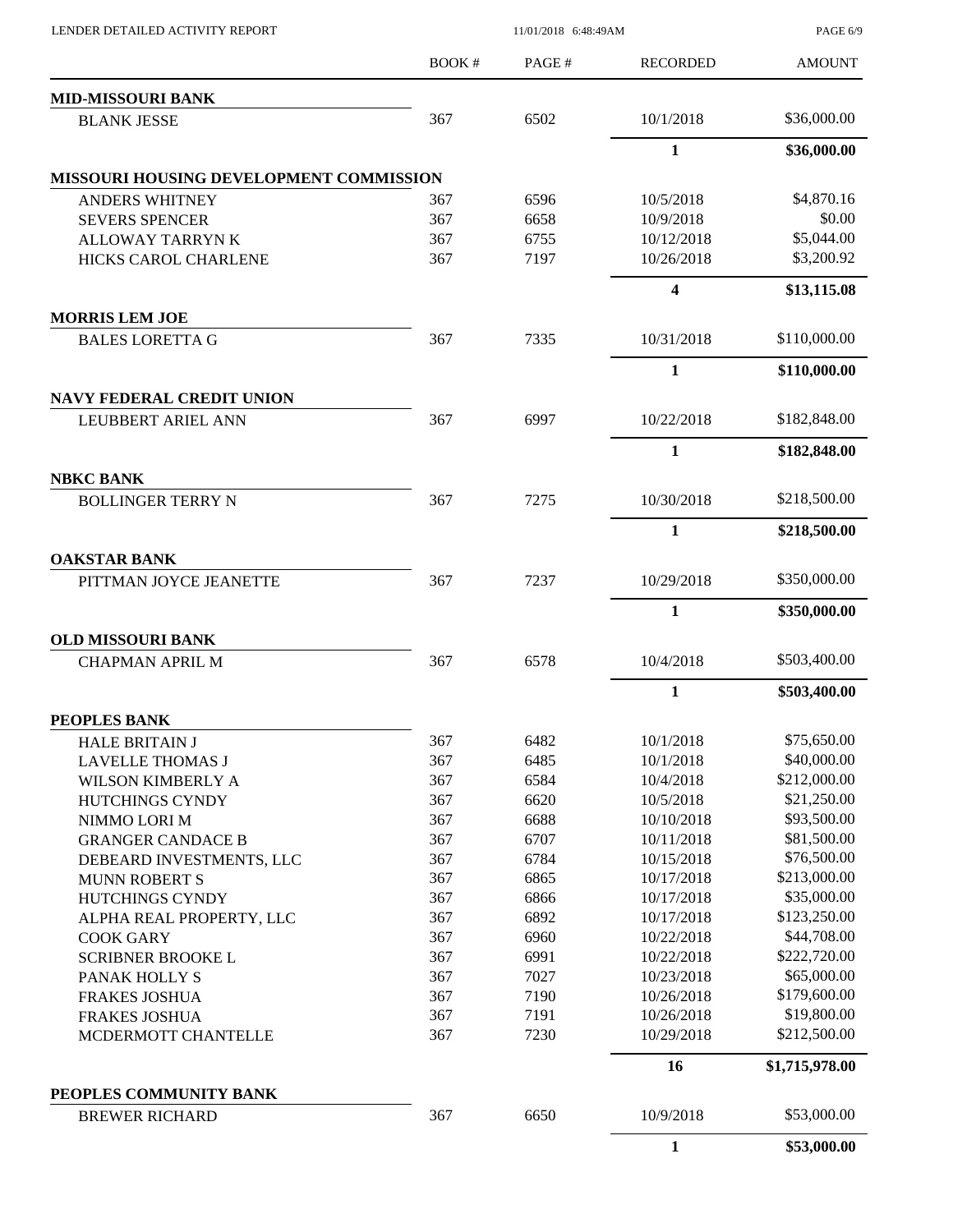PAGE 7/9

|                                                 | <b>BOOK#</b> | PAGE# | <b>RECORDED</b> | <b>AMOUNT</b>  |
|-------------------------------------------------|--------------|-------|-----------------|----------------|
| <b>PINNACLE BANK</b>                            |              |       |                 |                |
| <b>ENGLERT LESLIE A</b>                         | 367          | 6638  | 10/9/2018       | \$166,500.00   |
| <b>LOCHER MELISSA A</b>                         | 367          | 6699  | 10/11/2018      | \$298,000.00   |
| <b>SAMPSON AMBER</b>                            | 367          | 6715  | 10/11/2018      | \$185,000.00   |
| CARLISLE & SONS, LLC                            | 367          | 6918  | 10/18/2018      | \$134,000.00   |
| CARLISLE & SONS, LLC                            | 367          | 6919  | 10/18/2018      | \$134,000.00   |
| CARLISLE & SONS, LLC                            | 367          | 6918  | 10/18/2018      | \$134,000.00   |
| CARLISLE & SONS, LLC                            | 367          | 6919  | 10/18/2018      | \$134,000.00   |
| <b>EMCO PROPERTIES LLC</b>                      | 367          | 7049  | 10/23/2018      | \$165,000.00   |
|                                                 |              |       | 8               | \$1,350,500.00 |
| <b>PNC BANK</b>                                 |              |       |                 |                |
| <b>KOLB JIMMIE LOIS</b>                         | 367          | 6641  | 10/9/2018       | \$22,000.00    |
|                                                 |              |       | $\mathbf{1}$    | \$22,000.00    |
| PREMIER HOME MORTGAGE<br><b>MURPHY MARADY M</b> | 367          | 6515  | 10/2/2018       | \$116,161.00   |
|                                                 |              |       |                 |                |
|                                                 |              |       | $\mathbf{1}$    | \$116,161.00   |
| <b>QUARANTY BANK</b><br><b>HOUSH KATHRYN</b>    | 367          | 6548  | 10/3/2018       | \$212,000.00   |
|                                                 |              |       | $\mathbf{1}$    | \$212,000.00   |
| <b>QUICKEN LOANS</b>                            |              |       |                 |                |
| <b>BURRESS DUSTIN T</b>                         | 367          | 6487  | 10/1/2018       | \$169,695.00   |
| <b>GARREAUD HERMAN</b>                          | 367          | 6545  | 10/3/2018       | \$267,000.00   |
| PEARCE DEBRA A                                  | 367          | 6580  | 10/4/2018       | \$144,000.00   |
| <b>LOVAL SUSAN</b>                              | 367          | 7259  | 10/30/2018      | \$157,919.00   |
|                                                 |              |       | 4               | \$738,614.00   |
| R & G PROPERTIES OF NEWTON COUNTY, LLC          |              |       |                 |                |
| <b>WILFONG SONJA S</b>                          | 367          | 6810  | 10/15/2018      | \$30,000.00    |
| WRIGHT AMANDA                                   | 367          | 6944  | 10/19/2018      | \$28,000.00    |
|                                                 |              |       | $\overline{2}$  | \$58,000.00    |
| <b>SAPP JOLENE</b>                              |              |       |                 | \$500,000.00   |
| <b>RITCHESON DAVID B</b>                        | 367          | 6622  | 10/5/2018       |                |
| <b>SAPP ROGER W</b>                             |              |       | $\mathbf{1}$    | \$500,000.00   |
| <b>RITCHESON DAVID B</b>                        | 367          | 6622  | 10/5/2018       | \$500,000.00   |
|                                                 |              |       | $\mathbf{1}$    | \$500,000.00   |
| <b>SECURITY BANK OF SOUTHWEST MISSOURI</b>      |              |       |                 |                |
| <b>GRIFFIN CAROL A</b>                          | 367          | 6938  | 10/19/2018      | \$67,000.00    |
|                                                 |              |       | $\mathbf{1}$    | \$67,000.00    |
| <b>SIMMONS BANK</b>                             |              |       |                 |                |
| <b>BAILEY MAKAYLA R</b>                         | 367          | 6724  | 10/11/2018      | \$81,818.00    |
| HARRIS BARBARA JO                               | 367          | 7130  | 10/25/2018      | \$188,768.00   |
| <b>SMILES MARILYN</b>                           | 367          | 7261  | 10/30/2018      | \$48,500.00    |
| <b>GARDNER ROI ANN</b>                          | 367          | 7314  | 10/31/2018      | \$157,500.00   |
|                                                 |              |       | 4               | \$476,586.00   |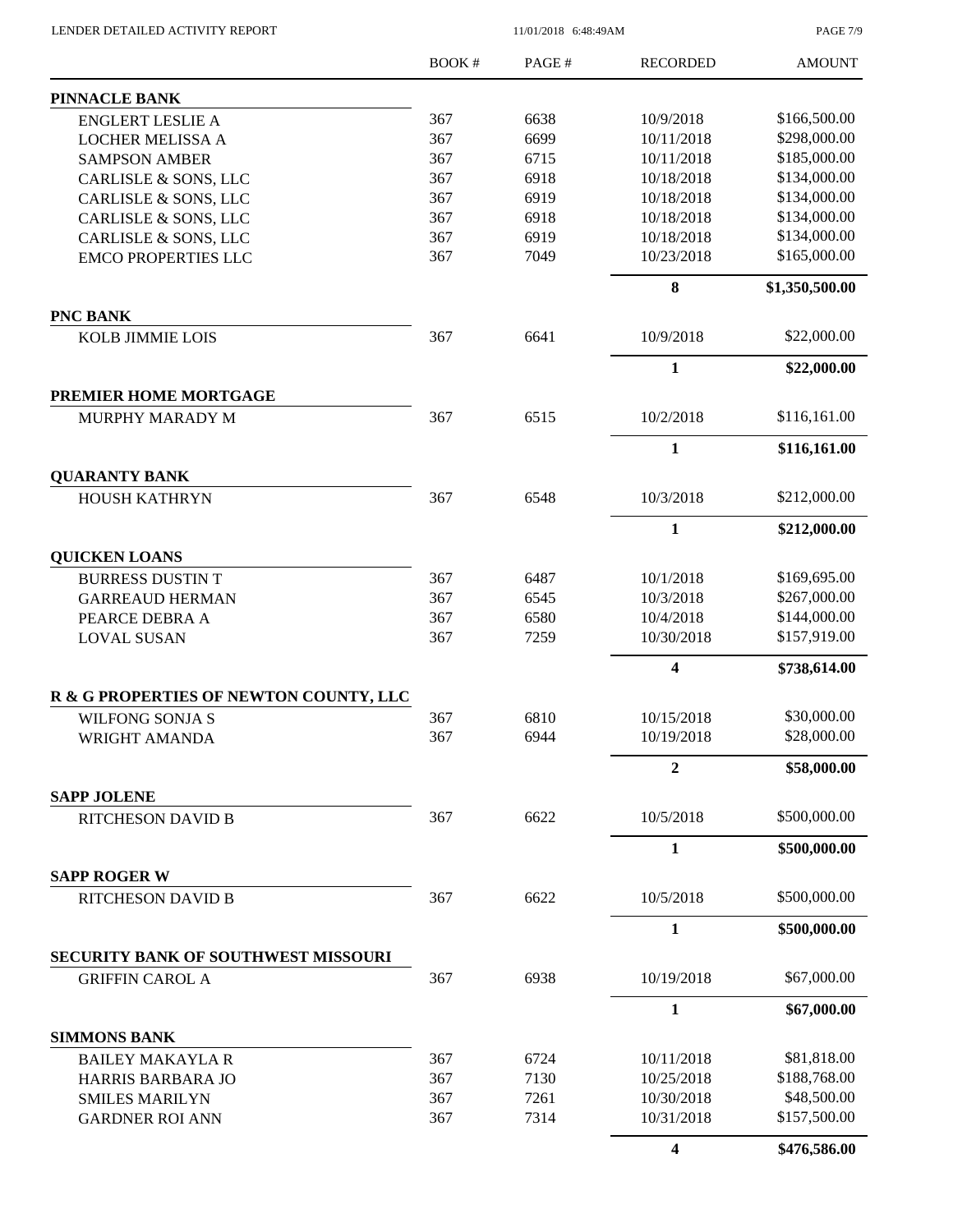PAGE 8/9

|                               | <b>BOOK#</b> | PAGE#                                                                                                                                                                                                                                                                                                                                                                                                                                                                                                                      | <b>RECORDED</b> | <b>AMOUNT</b>  |
|-------------------------------|--------------|----------------------------------------------------------------------------------------------------------------------------------------------------------------------------------------------------------------------------------------------------------------------------------------------------------------------------------------------------------------------------------------------------------------------------------------------------------------------------------------------------------------------------|-----------------|----------------|
| SOUTHWEST MISSOURI BANK       |              |                                                                                                                                                                                                                                                                                                                                                                                                                                                                                                                            |                 |                |
| <b>BUTLER JEFFREY D</b>       | 367          | 6590                                                                                                                                                                                                                                                                                                                                                                                                                                                                                                                       | 10/5/2018       | \$55,000.00    |
| <b>CHRISTENSEN VICKI</b>      | 367          | 6608                                                                                                                                                                                                                                                                                                                                                                                                                                                                                                                       | 10/5/2018       | \$197,191.00   |
| <b>TAYLOR MYSTI</b>           | 367          | 6612                                                                                                                                                                                                                                                                                                                                                                                                                                                                                                                       | 10/5/2018       | \$71,157.92    |
| <b>BRAUER TRACY</b>           | 367          | 6664                                                                                                                                                                                                                                                                                                                                                                                                                                                                                                                       | 10/9/2018       | \$69,000.00    |
| <b>ROUSE NANCY S TR</b>       | 367          | 6665                                                                                                                                                                                                                                                                                                                                                                                                                                                                                                                       | 10/9/2018       | \$10,000.00    |
| TICHENOR CAROLYN N            | 367          | 6667                                                                                                                                                                                                                                                                                                                                                                                                                                                                                                                       | 10/9/2018       | \$40,000.00    |
| <b>BENNISH HOLLY ANN</b>      |              |                                                                                                                                                                                                                                                                                                                                                                                                                                                                                                                            | 10/9/2018       | \$312,000.00   |
| PAGE BARBARA                  | 367          | 6705                                                                                                                                                                                                                                                                                                                                                                                                                                                                                                                       | 10/11/2018      | \$175,000.00   |
| <b>LALLEMAND JENNIFER</b>     |              |                                                                                                                                                                                                                                                                                                                                                                                                                                                                                                                            | 10/12/2018      | \$175,000.00   |
| <b>MARTIN JOHN</b>            |              |                                                                                                                                                                                                                                                                                                                                                                                                                                                                                                                            | 10/15/2018      | \$30,400.00    |
| <b>SPRAGUE LEANN</b>          |              |                                                                                                                                                                                                                                                                                                                                                                                                                                                                                                                            | 10/16/2018      | \$100,000.00   |
| <b>HAYES SENA</b>             |              |                                                                                                                                                                                                                                                                                                                                                                                                                                                                                                                            | 10/16/2018      | \$21,000.00    |
| <b>MAYBEN MELINDA M</b>       |              |                                                                                                                                                                                                                                                                                                                                                                                                                                                                                                                            | 10/16/2018      | \$45,000.00    |
| HOOPAI LANCE J                |              |                                                                                                                                                                                                                                                                                                                                                                                                                                                                                                                            | 10/17/2018      | \$123,800.00   |
| TULLIS RACHEL DALE            |              |                                                                                                                                                                                                                                                                                                                                                                                                                                                                                                                            | 10/18/2018      | \$74,000.00    |
| <b>BRADFORD JENNIFER</b>      |              |                                                                                                                                                                                                                                                                                                                                                                                                                                                                                                                            | 10/18/2018      | \$11,400.00    |
| <b>VANCE HEATHER</b>          |              |                                                                                                                                                                                                                                                                                                                                                                                                                                                                                                                            | 10/18/2018      | \$15,000.00    |
| TULLIS RACHEL DALE            |              |                                                                                                                                                                                                                                                                                                                                                                                                                                                                                                                            | 10/18/2018      | \$74,000.00    |
| <b>BRADFORD JENNIFER</b>      |              |                                                                                                                                                                                                                                                                                                                                                                                                                                                                                                                            | 10/18/2018      | \$11,400.00    |
| <b>VANCE HEATHER</b>          |              |                                                                                                                                                                                                                                                                                                                                                                                                                                                                                                                            | 10/18/2018      | \$15,000.00    |
| HART SHEILA A                 |              |                                                                                                                                                                                                                                                                                                                                                                                                                                                                                                                            | 10/22/2018      | \$350,000.00   |
| <b>BRESEE CHELSIE LEA</b>     |              |                                                                                                                                                                                                                                                                                                                                                                                                                                                                                                                            | 10/22/2018      | \$127,000.00   |
| MANKE CYNDI L                 |              |                                                                                                                                                                                                                                                                                                                                                                                                                                                                                                                            | 10/26/2018      | \$35,000.00    |
| <b>SWIFT PHILLIP C</b>        |              |                                                                                                                                                                                                                                                                                                                                                                                                                                                                                                                            | 10/26/2018      | \$110,000.00   |
| <b>JONES RENEE</b>            |              |                                                                                                                                                                                                                                                                                                                                                                                                                                                                                                                            | 10/26/2018      | \$27,550.00    |
|                               |              |                                                                                                                                                                                                                                                                                                                                                                                                                                                                                                                            | 10/26/2018      | \$63,000.00    |
| <b>ROGERS MARSHA</b>          |              |                                                                                                                                                                                                                                                                                                                                                                                                                                                                                                                            | 10/26/2018      | \$15,200.00    |
| <b>CULBERTSON GWENDOLYN K</b> |              |                                                                                                                                                                                                                                                                                                                                                                                                                                                                                                                            | 10/26/2018      | \$215,000.00   |
| STURGIS SAMUEL JOSEPH DON     |              |                                                                                                                                                                                                                                                                                                                                                                                                                                                                                                                            |                 | \$98,400.00    |
| <b>COSS KIMBERLY</b>          |              |                                                                                                                                                                                                                                                                                                                                                                                                                                                                                                                            | 10/30/2018      |                |
| <b>BOLLINGER KATHLEEN</b>     |              |                                                                                                                                                                                                                                                                                                                                                                                                                                                                                                                            | 10/30/2018      | \$44,000.00    |
| MCMILLEN KATHY D              |              |                                                                                                                                                                                                                                                                                                                                                                                                                                                                                                                            | 10/31/2018      | \$162,000.00   |
|                               |              |                                                                                                                                                                                                                                                                                                                                                                                                                                                                                                                            | 31              | \$2,872,498.92 |
| <b>STONE BANK</b>             |              |                                                                                                                                                                                                                                                                                                                                                                                                                                                                                                                            |                 |                |
| <b>SANDOVAL DELMY</b>         |              | 367<br>6668<br>367<br>6752<br>367<br>6797<br>367<br>6835<br>367<br>6836<br>367<br>6837<br>367<br>6879<br>367<br>6908<br>367<br>6910<br>367<br>6911<br>367<br>6908<br>367<br>6910<br>367<br>6911<br>367<br>7007<br>367<br>7008<br>367<br>7176<br>367<br>7178<br>367<br>7179<br>367<br>7181<br>367<br>7182<br>367<br>7207<br>367<br>7263<br>367<br>7287<br>367<br>7325<br>7020<br>367<br>367<br>6963<br>367<br>7205<br>367<br>6565<br>367<br>7058<br>367<br>7068<br>367<br>7117<br>367<br>7217<br>7278<br>367<br>7299<br>367 | 10/23/2018      | \$1,150,000.00 |
|                               |              |                                                                                                                                                                                                                                                                                                                                                                                                                                                                                                                            | 1               | \$1,150,000.00 |
| THE CORNERSTONE BANK          |              |                                                                                                                                                                                                                                                                                                                                                                                                                                                                                                                            |                 |                |
| <b>GOOD TINA</b>              |              |                                                                                                                                                                                                                                                                                                                                                                                                                                                                                                                            | 10/22/2018      | \$28,000.00    |
|                               |              |                                                                                                                                                                                                                                                                                                                                                                                                                                                                                                                            | 1               | \$28,000.00    |
| <b>TIB</b>                    |              |                                                                                                                                                                                                                                                                                                                                                                                                                                                                                                                            |                 | \$93,180.00    |
| <b>MONTANO JANETTE</b>        |              |                                                                                                                                                                                                                                                                                                                                                                                                                                                                                                                            | 10/26/2018      |                |
|                               |              |                                                                                                                                                                                                                                                                                                                                                                                                                                                                                                                            | 1               | \$93,180.00    |
| <b>USBANK</b>                 |              |                                                                                                                                                                                                                                                                                                                                                                                                                                                                                                                            |                 |                |
| <b>REED KATHERINE</b>         |              |                                                                                                                                                                                                                                                                                                                                                                                                                                                                                                                            | 10/4/2018       | \$125,875.00   |
| ATTEBERRY JOHN CLARENCE       |              |                                                                                                                                                                                                                                                                                                                                                                                                                                                                                                                            | 10/23/2018      | \$115,000.00   |
| <b>GREENLEE SHERRIE</b>       |              |                                                                                                                                                                                                                                                                                                                                                                                                                                                                                                                            | 10/24/2018      | \$100,000.00   |
| <b>GOODALL BONITA MARIA</b>   |              |                                                                                                                                                                                                                                                                                                                                                                                                                                                                                                                            | 10/25/2018      | \$45,198.00    |
| <b>COURTNEY DONNA</b>         |              |                                                                                                                                                                                                                                                                                                                                                                                                                                                                                                                            | 10/29/2018      | \$89,635.00    |
| NICHOLS MICHELLE R            |              |                                                                                                                                                                                                                                                                                                                                                                                                                                                                                                                            | 10/30/2018      | \$105,000.00   |
| <b>BROWN SHAUNA L</b>         |              |                                                                                                                                                                                                                                                                                                                                                                                                                                                                                                                            | 10/31/2018      | \$217,898.00   |
|                               |              |                                                                                                                                                                                                                                                                                                                                                                                                                                                                                                                            | 7               | \$798,606.00   |